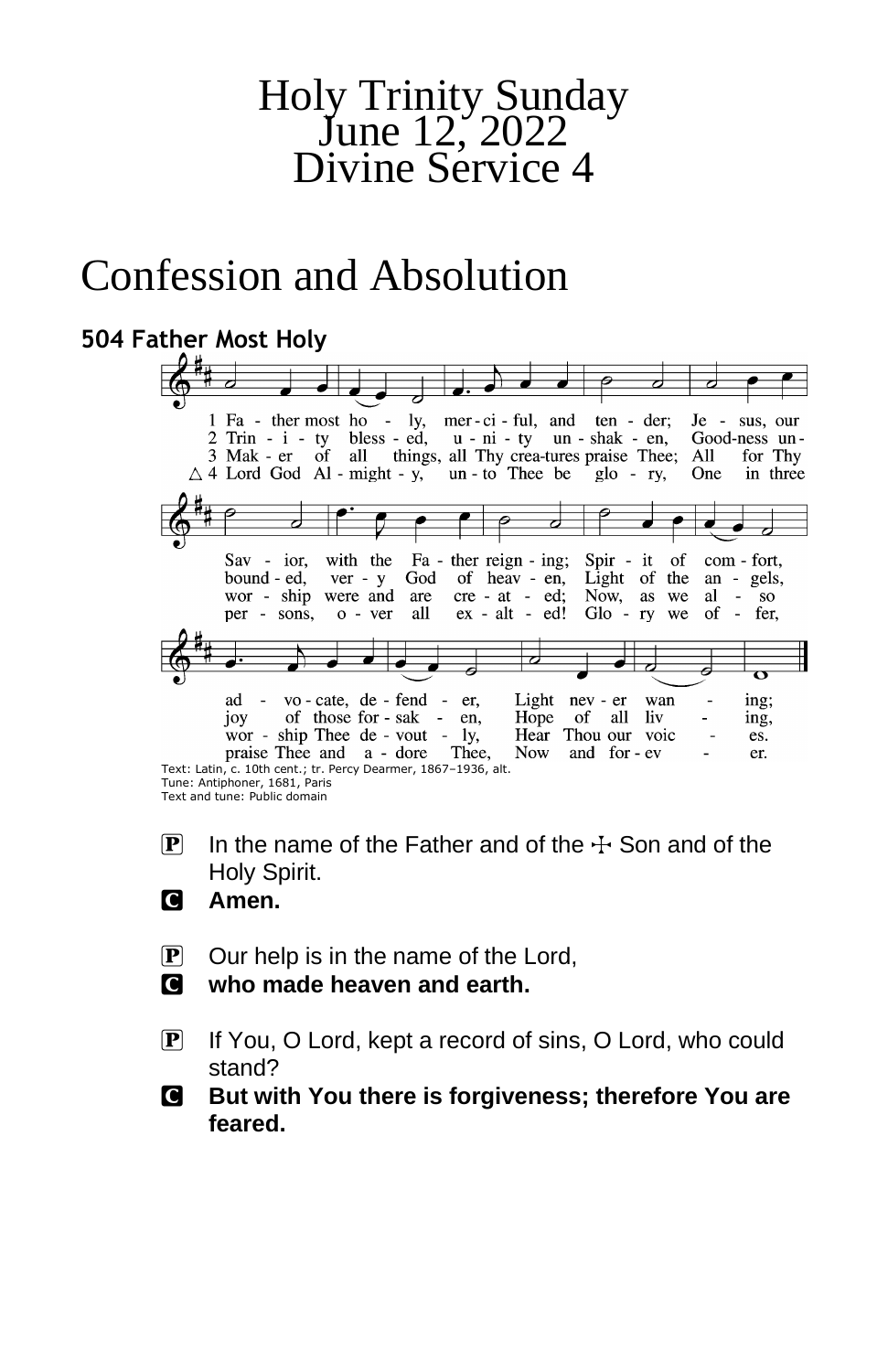$\mathbf{P}$  Since we are gathered to hear God's Word, call upon Him in prayer and praise, and receive the body and blood of our Lord Jesus Christ in the fellowship of this altar, let us first consider our unworthiness and confess before God and one another that we have sinned in thought, word, and deed, and that we cannot free ourselves from our sinful condition. Together as His people let us take refuge in the infinite mercy of God, our heavenly Father, seeking His grace for the sake of Christ, and saying: God, be merciful to me, a sinner.

### C **Almighty God, have mercy upon us, forgive us our sins, and lead us to everlasting life. Amen.**

**P** Almighty God in His mercy has given His Son to die for you and for His sake forgives you all your sins. As a called and ordained servant of Christ, and by His authority, I therefore forgive you all your sins in the name of the Father and of the  $\pm$  Son and of the Holy Spirit.

### C **Amen.**

# Service of the Word

**Introit** *Psalm 16:8–11; antiphon: Liturgical Text*

Blessèd be the Holy Trinity and the undivided Unity.

Let us give glory to him because he has shown his mercy to us.

### **I have set the LORD always before me;**

**because he is at my right hand, I shall not be shaken.**

Therefore my heart is glad, and my whole being rejoices; my flesh also dwells secure.

### **For you will not abandon my soul to Sheol,**

**or let your holy one see corruption.**

You make known to me the path of life;

in your presence there is fullness of joy; at your right hand are pleasures forevermore.

### **Glory be to the Father and to the Son**

### **and to the Holy Spirit;**

### **as it was in the beginning,**

**is now, and will be forever. Amen.**

Blessèd be the Holy Trinity and the undivided Unity.

Let us give glory to him because he has shown his mercy to us.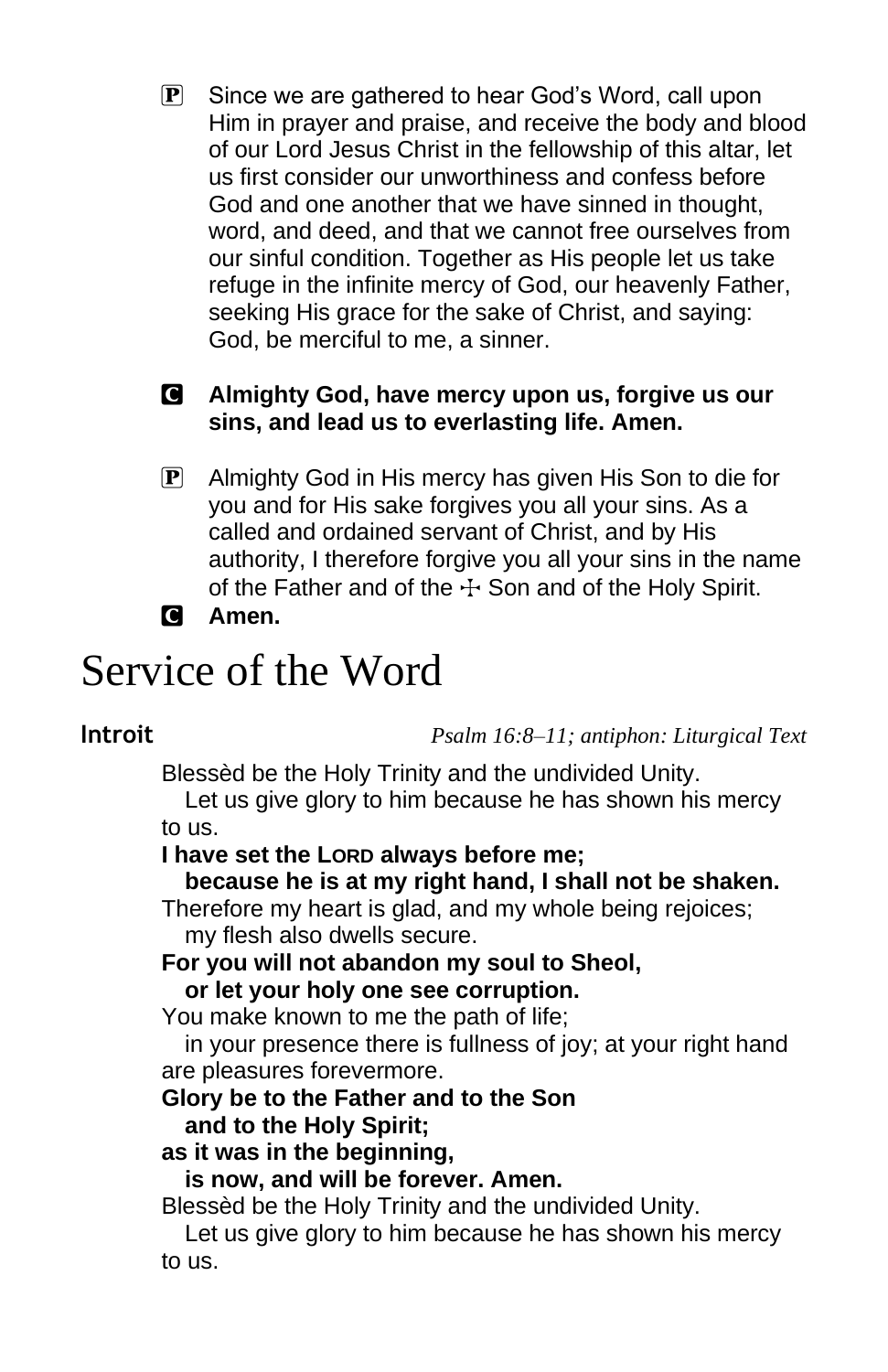

# **Gloria in Excelsis** *LSB 204*



God the Fa-ther's glo-ry. "A-men!" our glad re-ply. In Text: Stephen P. Starke

### **Salutation and Collect of the Day**

- $\overline{P}$  The Lord be with you.
- C **And also with you.**
- $\mathbf{P}$  Let us pray.

Almighty and everlasting God, You have given us grace to acknowledge the glory of the eternal Trinity by the confession of a true faith and to worship the Unity in the power of the Divine Majesty. Keep us steadfast in this faith and defend us from all adversities; for You, O Father, Son, and Holy Spirit, live and reign, one God, now and forever.

C **Amen.**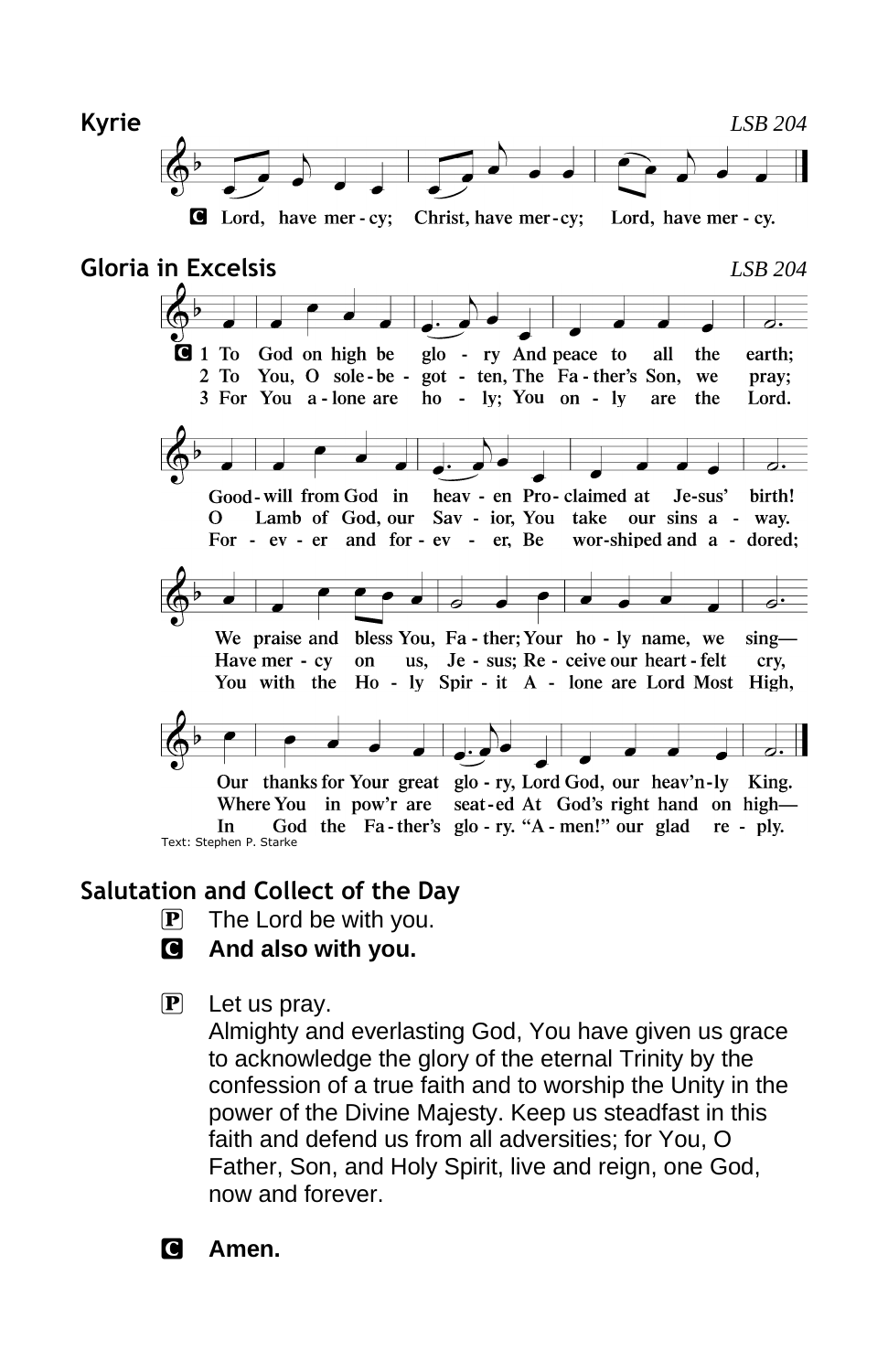### **Old Testament Reading** *Proverbs 8:1–4, 22–31* **The Blessings of Wisdom**

Does not wisdom call? Does not understanding raise her voice? On the heights beside the way, at the crossroads she takes her stand; beside the gates in front of the town, at the entrance of the portals she cries aloud: "To you, O men, I call, and my cry is to the children of man. . . . "The LORD possessed me at the beginning of his work, the first of his acts of old. Ages ago I was set up, at the first, before the beginning of the earth. When there were no depths I was brought forth, when there were no springs abounding with water. Before the mountains had been shaped, before the hills, I was brought forth, before he had made the earth with its fields, or the first of the dust of the world. When he established the heavens, I was there; when he drew a circle on the face of the deep, when he made firm the skies above, when he established the fountains of the deep, when he assigned to the sea its limit, so that the waters might not transgress his command, when he marked out the foundations of the earth, then I was beside him, like a master workman, and I was daily his delight, rejoicing before him always, reioicing in his inhabited world and delighting in the children of man."

- $\overline{A}$  This is the Word of the Lord.
- C **Thanks be to God.**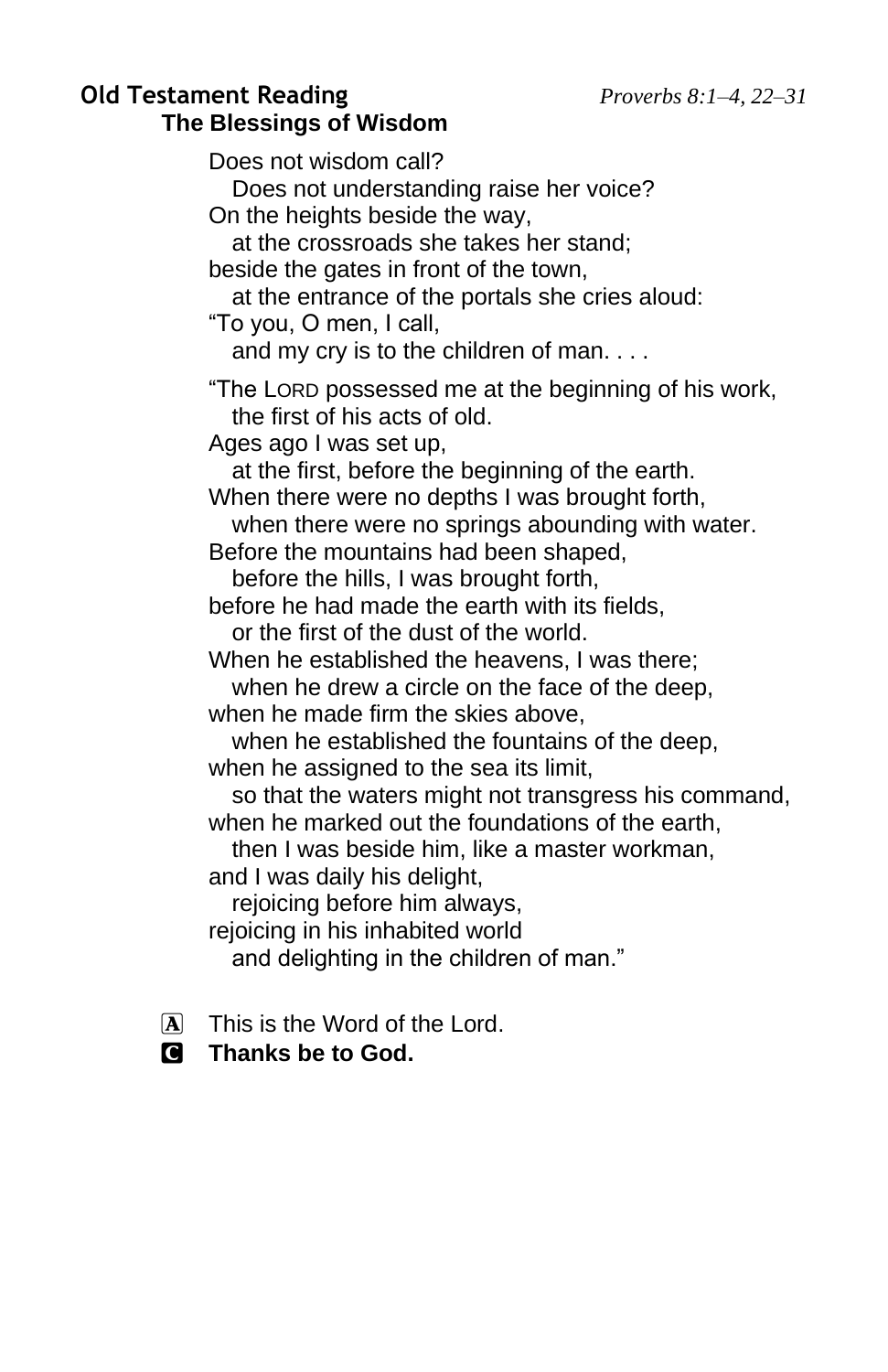### **Second Reading** *Acts 2:14a, 22–36* **Peter's Sermon at Pentecost**

Peter, standing with the eleven, lifted up his voice and addressed them, . . .

"Men of Israel, hear these words: Jesus of Nazareth, a man attested to you by God with mighty works and wonders and signs that God did through him in your midst, as you yourselves know— this Jesus, delivered up according to the definite plan and foreknowledge of God, you crucified and killed by the hands of lawless men. God raised him up, loosing the pangs of death, because it was not possible for him to be held by it. For David says concerning him,

"'I saw the Lord always before me,

for he is at my right hand that I may not be shaken; therefore my heart was glad, and my tongue rejoiced; my flesh also will dwell in hope.

For you will not abandon my soul to Hades, or let your Holy One see corruption.

You have made known to me the paths of life; you will make me full of gladness with your presence.'

"Brothers, I may say to you with confidence about the patriarch David that he both died and was buried, and his tomb is with us to this day. Being therefore a prophet, and knowing that God had sworn with an oath to him that he would set one of his descendants on his throne, he foresaw and spoke about the resurrection of the Christ, that he was not abandoned to Hades, nor did his flesh see corruption. This Jesus God raised up, and of that we all are witnesses. Being therefore exalted at the right hand of God, and having received from the Father the promise of the Holy Spirit, he has poured out this that you yourselves are seeing and hearing. For David did not ascend into the heavens, but he himself says,

"'The Lord said to my Lord, Sit at my right hand, until I make your enemies your footstool.'

Let all the house of Israel therefore know for certain that God has made him both Lord and Christ, this Jesus whom you crucified."

 $\overline{A}$  This is the Word of the Lord.

C **Thanks be to God.**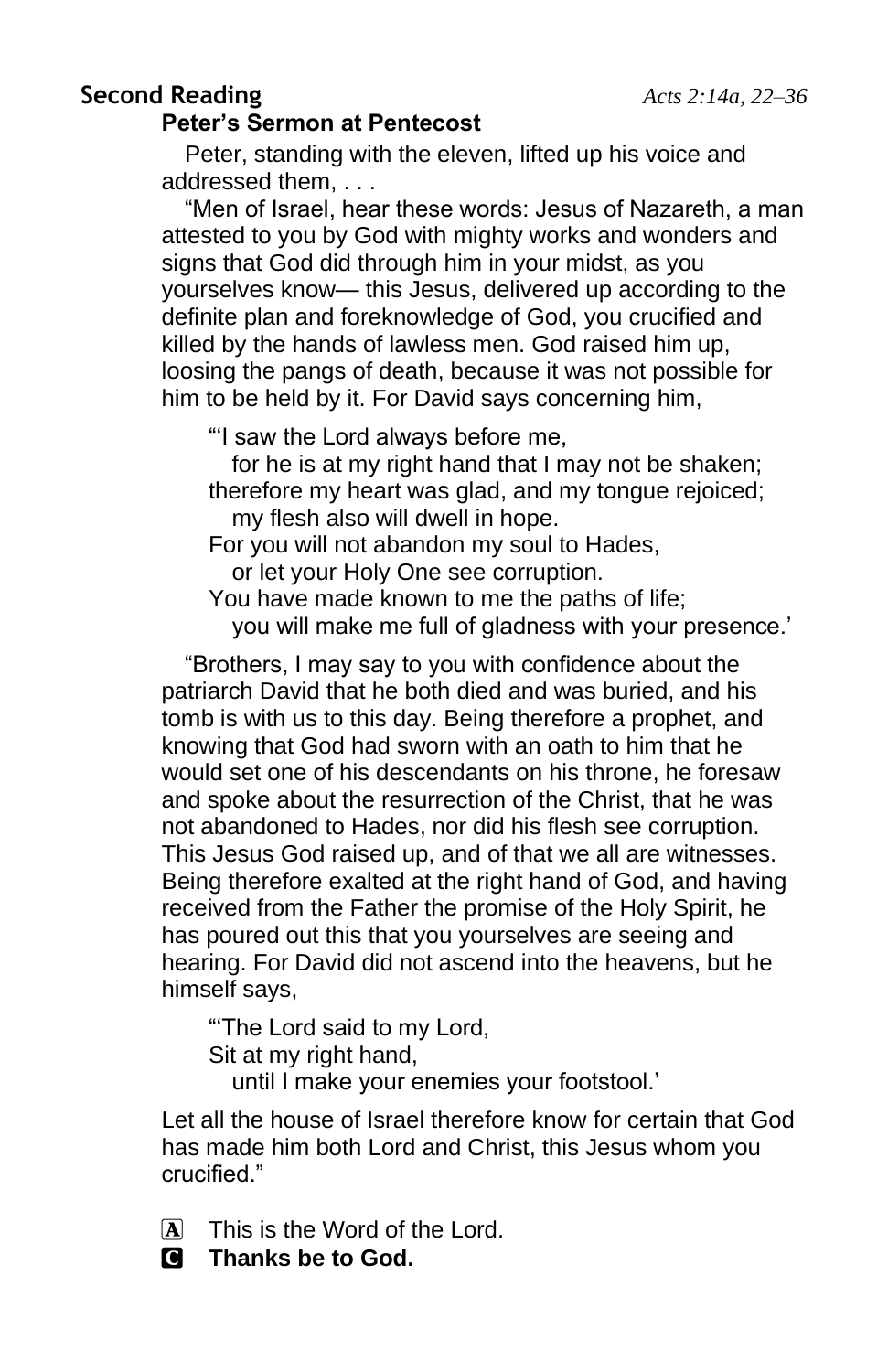

**Holy Gospel** *John 8:48–59*

- **P** The Holy Gospel according to St. John, the eighth chapter.
- **G** Glory to You, O Lord.

### **Before Abraham Was, I Am**

The Jews answered [Jesus], "Are we not right in saying that you are a Samaritan and have a demon?" Jesus answered, "I do not have a demon, but I honor my Father, and you dishonor me. Yet I do not seek my own glory; there is One who seeks it, and he is the judge. Truly, truly, I say to you, if anyone keeps my word, he will never see death." The Jews said to him, "Now we know that you have a demon! Abraham died, as did the prophets, yet you say, 'If anyone keeps my word, he will never taste death.' Are you greater than our father Abraham, who died? And the prophets died! Who do you make yourself out to be?" Jesus answered, "If I glorify myself, my glory is nothing. It is my Father who glorifies me, of whom you say, 'He is our God.' But you have not known him. I know him. If I were to say that I do not know him, I would be a liar like you, but I do know him and I keep his word. Your father Abraham rejoiced that he would see my day. He saw it and was glad." So the Jews said to him, "You are not yet fifty years old, and have you seen Abraham?" Jesus said to them, "Truly, truly, I say to you, before Abraham was, I am." So they picked up stones to throw at him, but Jesus hid himself and went out of the temple.

- $\mathbf{P}$  This is the Gospel of the Lord.
- C **Praise to You, O Christ.**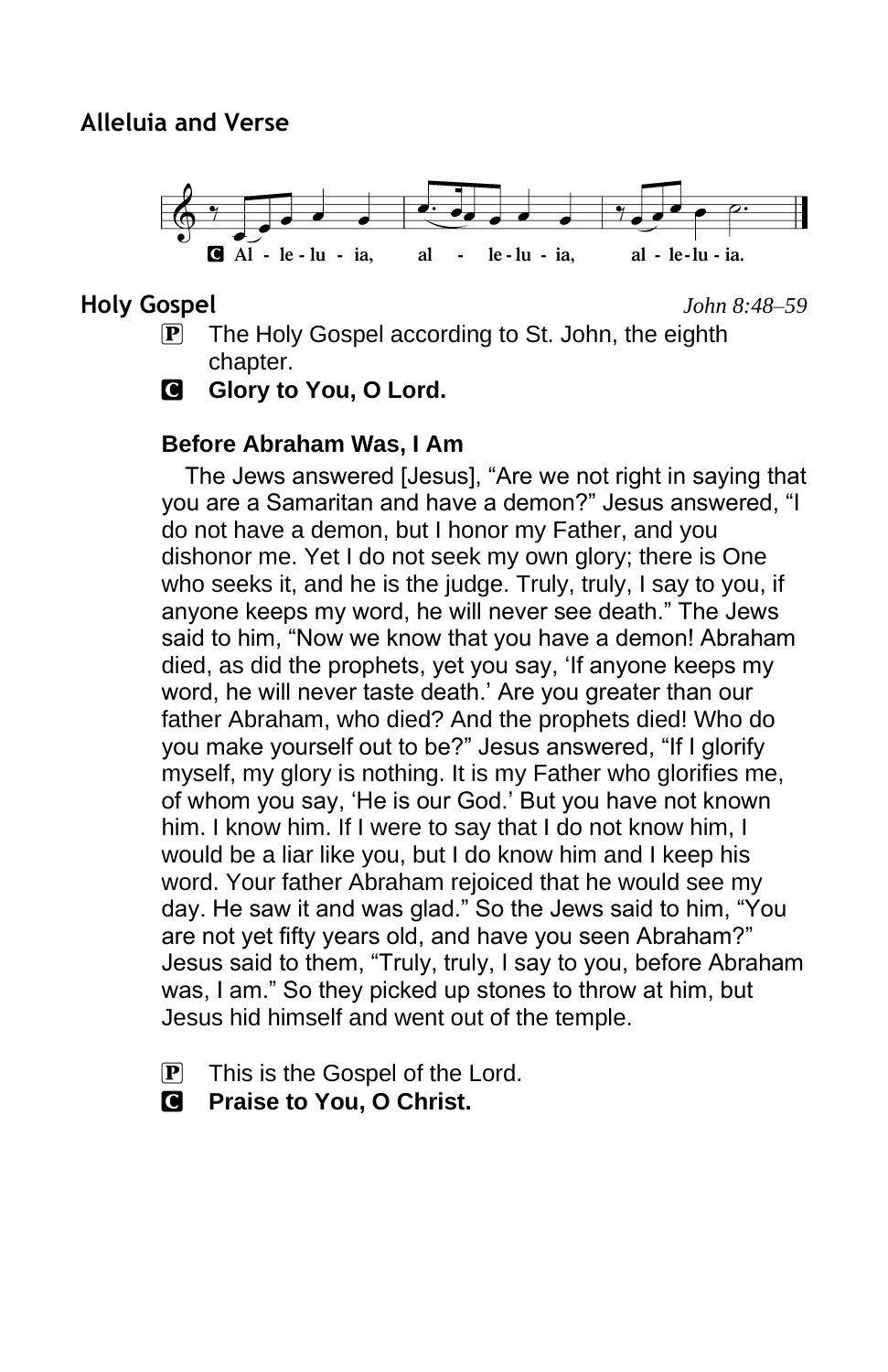### **Athanasian Creed**

- $\Box$  Whoever desires to be saved must, above all, hold the catholic faith.
- C **Whoever does not keep it whole and undefiled will without doubt perish eternally.**
- $\Box$  And the catholic faith is this,
- C **that we worship one God in Trinity and Trinity in Unity, neither confusing the persons nor dividing the substance.**
- $\mathbb{L}$  For the Father is one person, the Son is another, and the Holy Spirit is another.
- C **But the Godhead of the Father and of the Son and of the Holy Spirit is one: the glory equal, the majesty coeternal.**
- $\Box$  Such as the Father is, such is the Son, and such is the Holy Spirit:
- C **the Father uncreated, the Son uncreated, the Holy Spirit uncreated;**
- L the Father infinite, the Son infinite, the Holy Spirit infinite;
- C **the Father eternal, the Son eternal, the Holy Spirit eternal.**
- L And yet there are not three Eternals, but one Eternal,
- C **just as there are not three Uncreated or three Infinites, but one Uncreated and one Infinite.**
- $\Box$  In the same way, the Father is almighty, the Son almighty, the Holy Spirit almighty;
- C **and yet there are not three Almighties, but one Almighty.**
- L So the Father is God, the Son is God, the Holy Spirit is God;
- C **and yet there are not three Gods, but one God.**
- L So the Father is Lord, the Son is Lord, the Holy Spirit is Lord;
- C **and yet there are not three Lords, but one Lord.**
- $\Box$  Just as we are compelled by the Christian truth to acknowledge each distinct person as God and Lord, so also are we prohibited by the catholic religion to say that there are three Gods or Lords.
- C **The Father is not made nor created nor begotten by anyone.**
- $\Box$  The Son is neither made nor created, but begotten of the Father alone.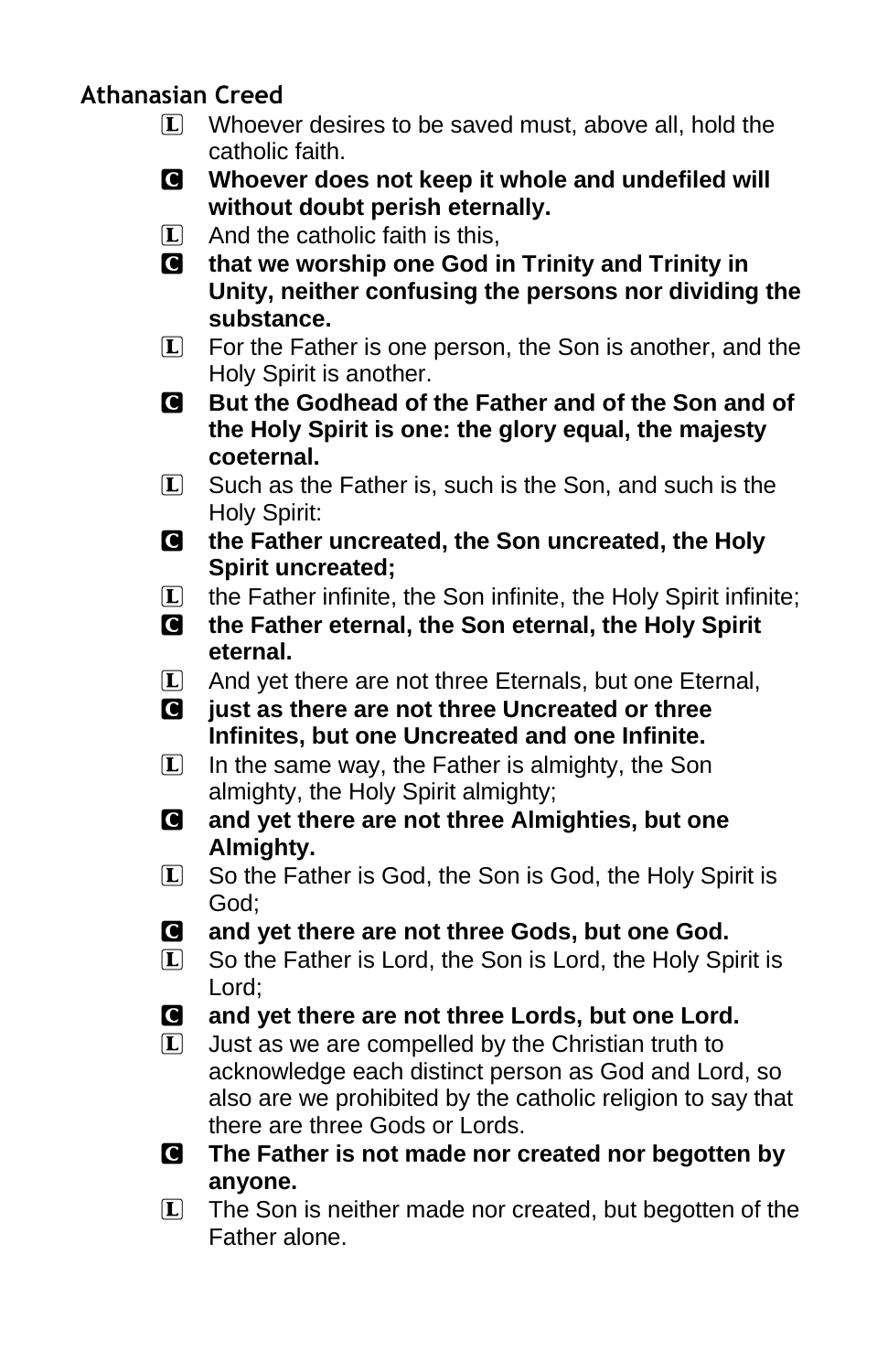- C **The Holy Spirit is of the Father and of the Son, neither made nor created nor begotten, but proceeding.**
- L Thus, there is one Father, not three Fathers; one Son, not three Sons; one Holy Spirit, not three Holy Spirits.
- C **And in this Trinity none is before or after another; none is greater or less than another;**
- $\Box$  but the whole three persons are coeternal with each other and coequal, so that in all things, as has been stated above, the Trinity in Unity and Unity in Trinity is to be worshiped.
- C **Therefore, whoever desires to be saved must think thus about the Trinity.**
- $L$  But it is also necessary for everlasting salvation that one faithfully believe the incarnation of our Lord Jesus Christ.
- C **Therefore, it is the right faith that we believe and confess that our Lord Jesus Christ, the Son of God, is at the same time both God and man.**
- $\Box$  He is God, begotten from the substance of the Father before all ages; and He is man, born from the substance of His mother in this age:
- C **perfect God and perfect man, composed of a rational soul and human flesh;**
- $\Box$  equal to the Father with respect to His divinity, less than the Father with respect to His humanity.
- C **Although He is God and man, He is not two, but one Christ:**
- $\Box$  one, however, not by the conversion of the divinity into flesh, but by the assumption of the humanity into God;
- C **one altogether, not by confusion of substance, but by unity of person.**
- $\Box$  For as the rational soul and flesh is one man, so God and man is one Christ,
- C **who suffered for our salvation, descended into hell, rose again the third day from the dead,**
- $\Box$  ascended into heaven, and is seated at the right hand of the Father, God Almighty, from whence He will come to judge the living and the dead.
- C **At His coming all people will rise again with their bodies and give an account concerning their own deeds.**
- $\Box$  And those who have done good will enter into eternal life, and those who have done evil into eternal fire.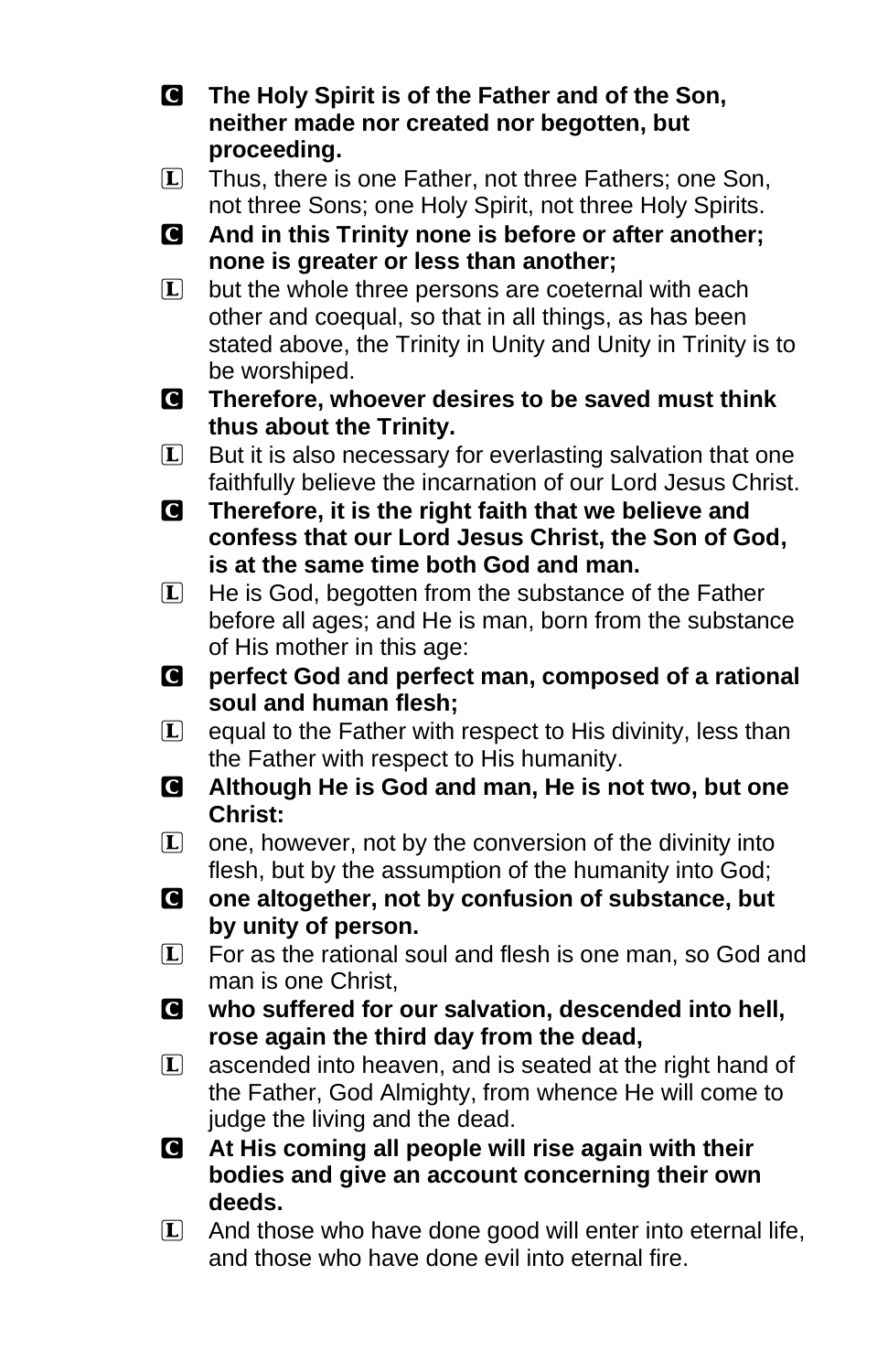#### C **This is the catholic faith; whoever does not believe it faithfully and firmly cannot be saved.**

#### **Children's Sermon**

**670 Ye Watchers and Ye Holy Ones**  $\overline{\bullet}$ **Bright**  $\mathbf{1}$ Ye watch - ers and ye  $ho - ly$ ones,  $20$ high - er than the  $cher - u$ bim. More 3 Re - spond, ye end - less Ye souls in rest,  $\triangle$  4 O friends,  $in$ glad - ness let **us** sing, Su  $\overline{\mathbf{o}}$  $ser - aphs$ , cher - u - bim, and thrones, Raise the glad strain: glo - rious than the ser - a - phim,<br>pa - tri - archs and proph - ets blest: Lead their prais es: "Al -  $le - lu$ ia. an - thems  $\overline{e}$  ch -  $\overline{o}$  - ing: "Al - le - lu ia. per - nal ia!" Cry "Al - le - lu out, do - min - ions, prince - doms,  $\frac{1}{12}$ "Al - le - lu  $\bar{z}$ Thou bear - er of the  $e$  - ter - nal  $\frac{1}{2}$  $al - le - lu$  $ho - ly$ Twelve, ye  $mar \overline{a}$ Ye tyrs  $ia$ !" God the  $al - le - lu$ To Fa - ther, God the  $\overline{\bullet}$ pow'rs, Vir arch - an - gels, gels' tues,  $an$  $\frac{1}{\text{gra}}$  - cious, mag - ni -Word, Most fy the tri - um - phant, raise<br>the Spir - it, Three strong,  $A11$ saints the Son. And God Three in  $\overline{\mathbf{e}}$ " $Al - le - lu$ choirs: ia.  $al - le - lu$ ia!  $Al - le -$ "Al - le - lu<br>"Al - le - lu  $\begin{array}{ll} \text{al} \text{ - le } \text{ - lu} \\ \text{al} \text{ - le } \text{ - lu} \end{array}$ Lord:  $\overline{\phantom{a}}$ ia. ia!  $Al - le \overline{\phantom{a}}$  $\overline{Al}$  -  $\overline{le}$  song:  $\overline{\phantom{a}}$ ia.  $\mathbf{r}$ ia! " $Al - le - lu$  $al - le - lu$  $Al - le -$ One:  $\overline{a}$ ia, ia! 6 tos.  $\overline{\mathbf{e}}$ ia!" lu ia. al - le - lu ia. al - le - lu  $ia!$ lu  $\overline{a}$ ia, al - le - lu  $\Box$ ia,  $al - le - lu$  $\overline{a}$  $\frac{1}{2}$  ia!"  $al - le - lu$ lu  $\overline{\phantom{a}}$ ia,  $al - le - lu$  $\overline{a}$ ia,  $\overline{a}$  $al - le - lu$ ia!" lu ia, ia,  $al - le - lu$  $\overline{\phantom{a}}$ Text: J. Athelstan L. Riley, 1858–1945, alt.

Tune: Geistliche Kirchengesäng, 1623, Köln Text and tune: Public domain

### **Sermon**

**Offering**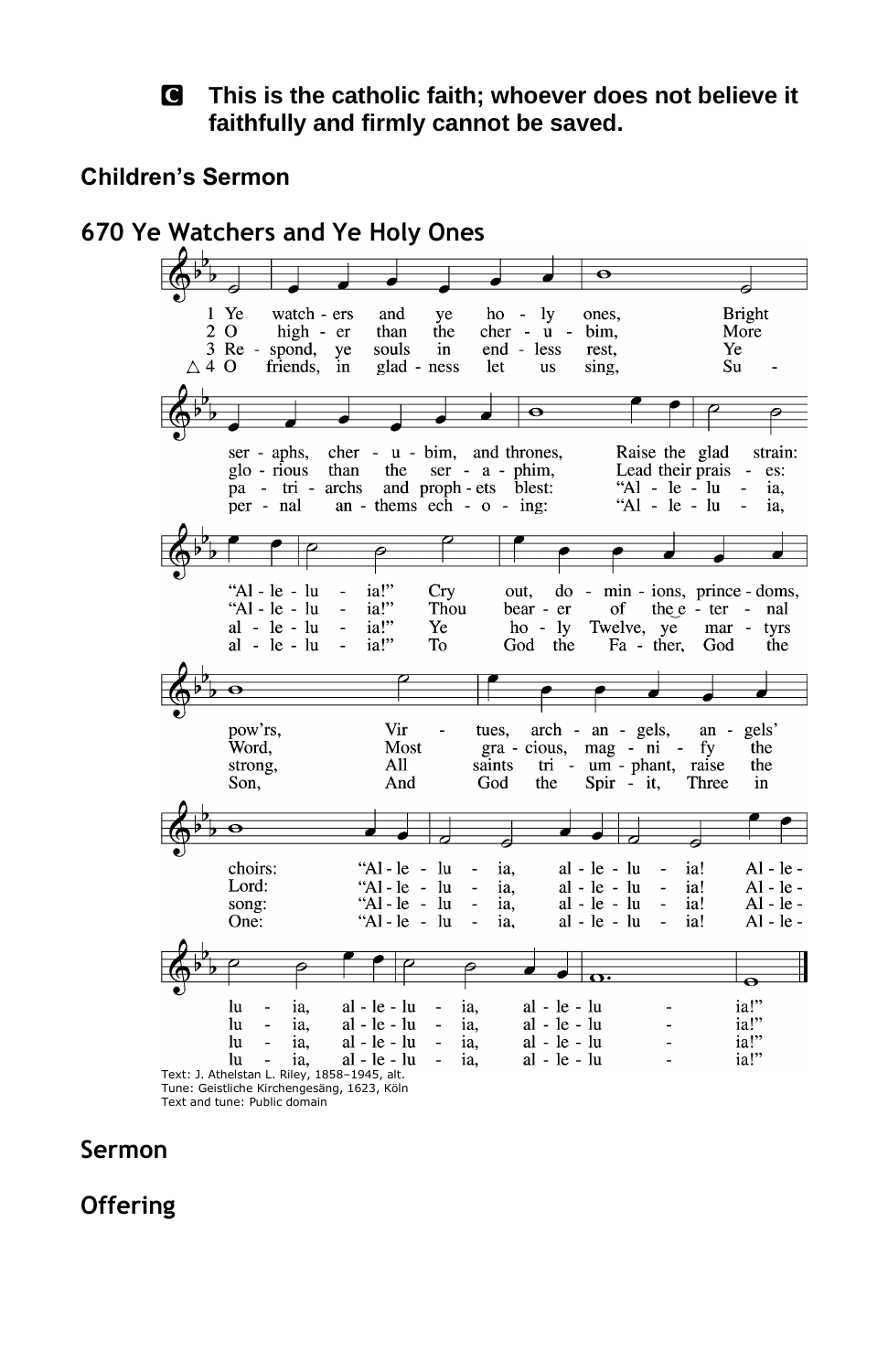### **Prayer of the Church**

 $\mathbf{P}$  Let us pray for the whole Church of God in Christ Jesus and for all people according to their needs.

Blessed Father, from You comes all that is, and we are forever indebted to Your grace for the gift of life. Receive this day our special thanks for the redemption You have provided in Jesus Christ, Your Son, and for the work of the Spirit in bringing us to know You by faith and to be adopted as Your children by Baptism into the name of the Father, Son and Holy Spirit. Lord, in Your mercy,

### C **hear our prayer.**

- $\mathbf{P}$  Blessed Father, You desire not the death of the sinner but that all may live. Grant Your Holy Spirit, that hearing Your Word all people may be brought to repentance and may confess with us their faith in Jesus Christ as Lord. Lord, in Your mercy,
- C **hear our prayer.**
- P Blessed Father, You have revealed Yourself to us in Christ, that we may know You by faith and confess You before the world. Give us Your Spirit, that all churches may confess truly and faithfully Your Word and live in harmony of doctrine and life, in anticipation of that day when we shall kneel together at Your altar. Lord, in Your mercy,
- C **hear our prayer.**
- **P** Blessed Father, You have established marriage and sanctified the home to be a place of blessing and love. Give to parent and child the courage to love as You have loved us. Unite them in their common life by Your Spirit to know Jesus and serve Him. Bless the single with chastity, comfort the widowed, protect the orphan and defend the helpless. Lord, in Your mercy,
- C **hear our prayer.**
- **P** Blessed Father, You guard Your world as Your own possession and have established governments and leaders to serve Your purpose. Bless our president, our governor, and all elected and appointed officials, that in their stewardship of the nation and state they may be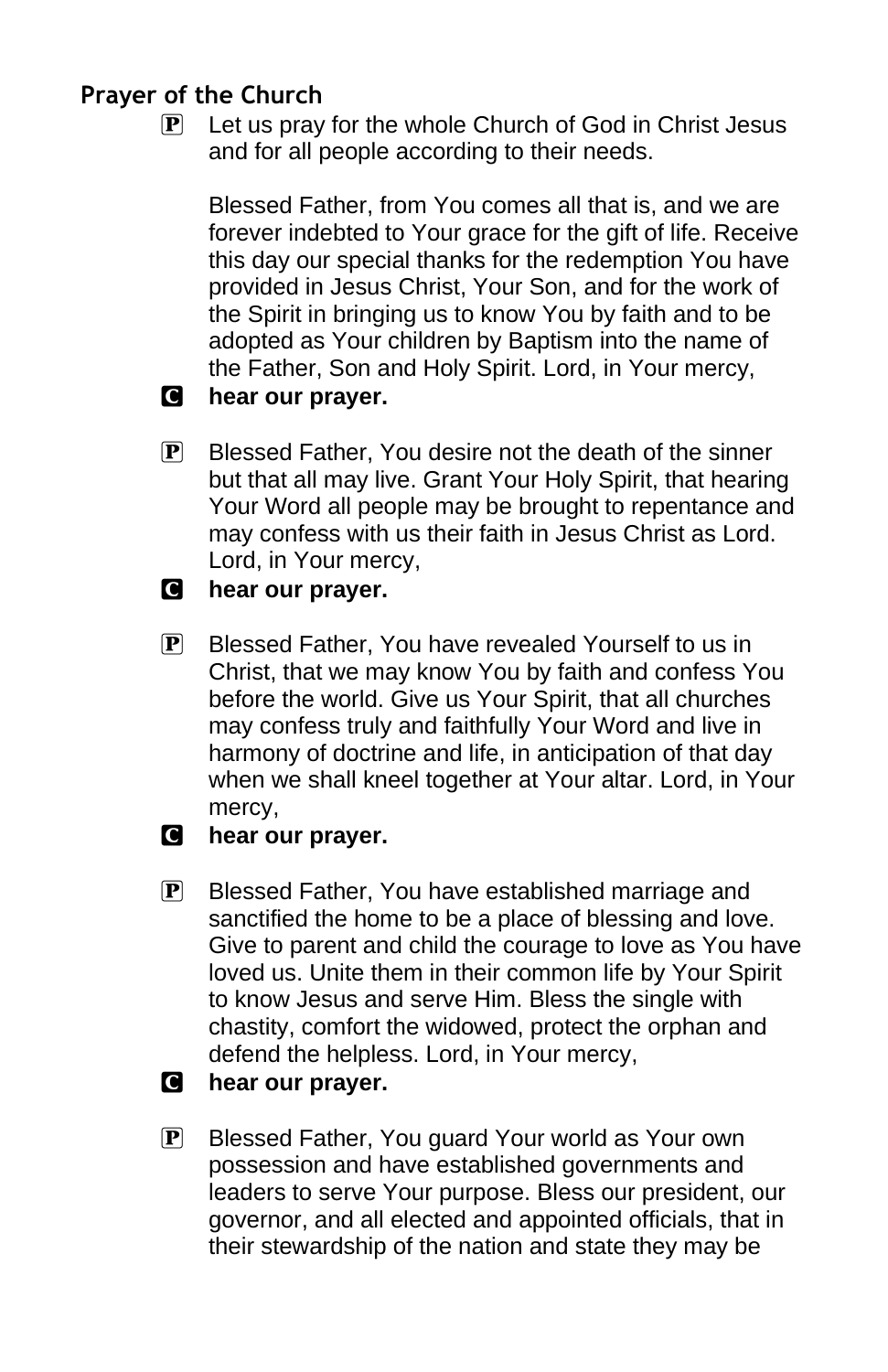faithful and serve honorably for our benefit. Lord, in Your mercy,

- C **hear our prayer.**
- $\mathbb{P}$  Blessed Father, You have suffered fully the cost of love through Your Son. Give healing and peace to all the afflicted, the grieving and the dying *[especially those who have requested our prayers, including \_\_\_\_\_\_\_\_\_\_\_\_\_ and those we name in our hearts (brief silence)]*. Give them all that is needful, that they may endure their illness confident of Your presence. Supply them with grace sufficient for their every need. Lord, in Your mercy,
- C **hear our prayer.**
- **P** Blessed Father, Your Son was the voice that spoke all things into existence, and Your grace still preserves all that You have made. You did not abandon Your people when they abandoned You, but You have delivered us by the blood of Christ. Grant us Your Spirit, that we may know Your Word and keep it in faith through all the days of our earthly pilgrimage until we are joined with faithful Abraham, with patriarch, prophet, apostle and evangelist, in Your presence forevermore; through the same Jesus Christ, Your Son, our Lord, who lives and reigns with You and the Holy Spirit, one God, now and forever.
- C **Amen.**

# Service of the Sacrament

### **Preface** *LSB 208*

- $\overline{P}$  The Lord be with you.
- C **And also with you.**
- $\mathbf{P}$  Lift up your hearts.
- C **We lift them to the Lord.**
- $\mathbf{P}$  Let us give thanks to the Lord our God.
- C **It is right to give Him thanks and praise.**
- $\mathbf{P}$  It is truly good, right, and salutary that we should at all times and in all places give thanks to You, O Lord, holy Father, almighty and everlasting God, for the countless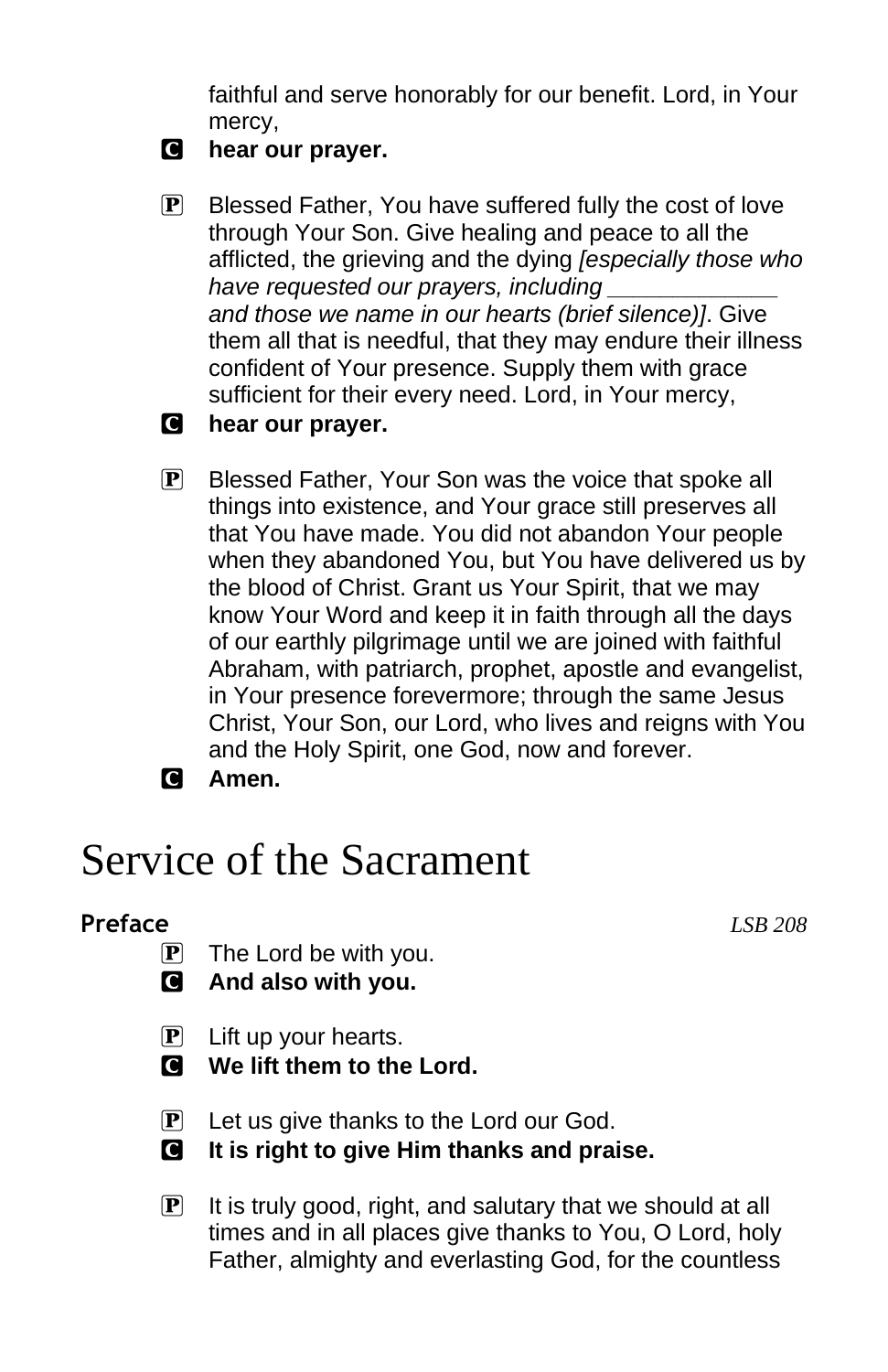blessings You so freely bestow on us and all creation. Above all, we give thanks for Your boundless love shown to us when You sent Your only-begotten Son, Jesus Christ, into our flesh and laid on Him our sin, giving Him into death that we might not die eternally. Because He is now risen from the dead and lives and reigns to all eternity, all who believe in Him will overcome sin and death and will rise again to new life. Therefore with angels and archangels and with all the company of heaven we laud and magnify Your glorious name, evermore praising You and saying:



### **Prayer of Thanksgiving**

P Blessed are You, O Lord our God, king of all creation, for You have had mercy on us and given Your only-begotten Son that whoever believes in Him should not perish but have eternal life.

You once revealed Your name to Moses in the burning bush; and through Your beloved Son, Jesus Christ, You unveiled the mystery of Your holy name in the Trinity of persons and the Unity of being.

Grant that we, who have been baptized and instructed in the triune name, may faithfully eat and drink of Your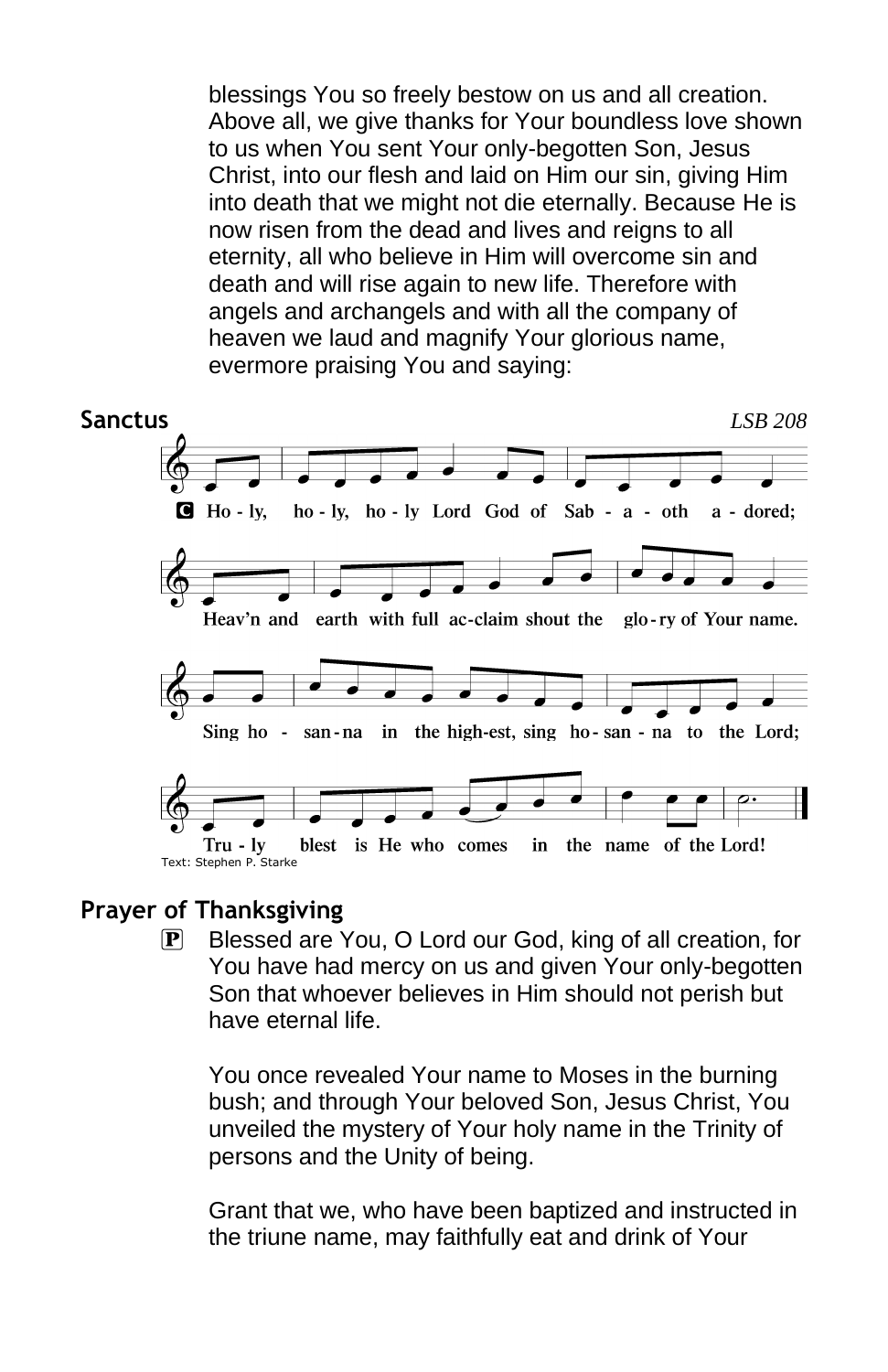Son's body and blood and worship You in spirit and truth, O Father, through Your Son in the Holy Spirit.

Hear us as we pray in His name and as He has taught us:

### **Lord's Prayer**

C **Our Father who art in heaven, hallowed be Thy name, Thy kingdom come, Thy will be done on earth as it is in heaven; give us this day our daily bread; and forgive us our trespasses as we forgive those who trespass against us; and lead us not into temptation, but deliver us from evil. For Thine is the kingdom and the power and the glory forever and ever. Amen.**

### **The Words of Our Lord**

 $\mathbf{P}$  Our Lord Jesus Christ, on the night when He was betrayed, took bread, and when He had given thanks, He broke it and gave it to the disciples and said: "Take, eat; this is Mv  $\pm$  body, which is given for you. This do in remembrance of Me."

In the same way also He took the cup after supper, and when He had given thanks, He gave it to them, saying: "Drink of it, all of you; this cup is the new testament in My  $+$  blood, which is shed for you for the forgiveness of sins. This do, as often as you drink it, in remembrance of Me."

### **Pax Domini**

- $\mathbf{P}$  The peace of the Lord be with you always.
- C **Amen.**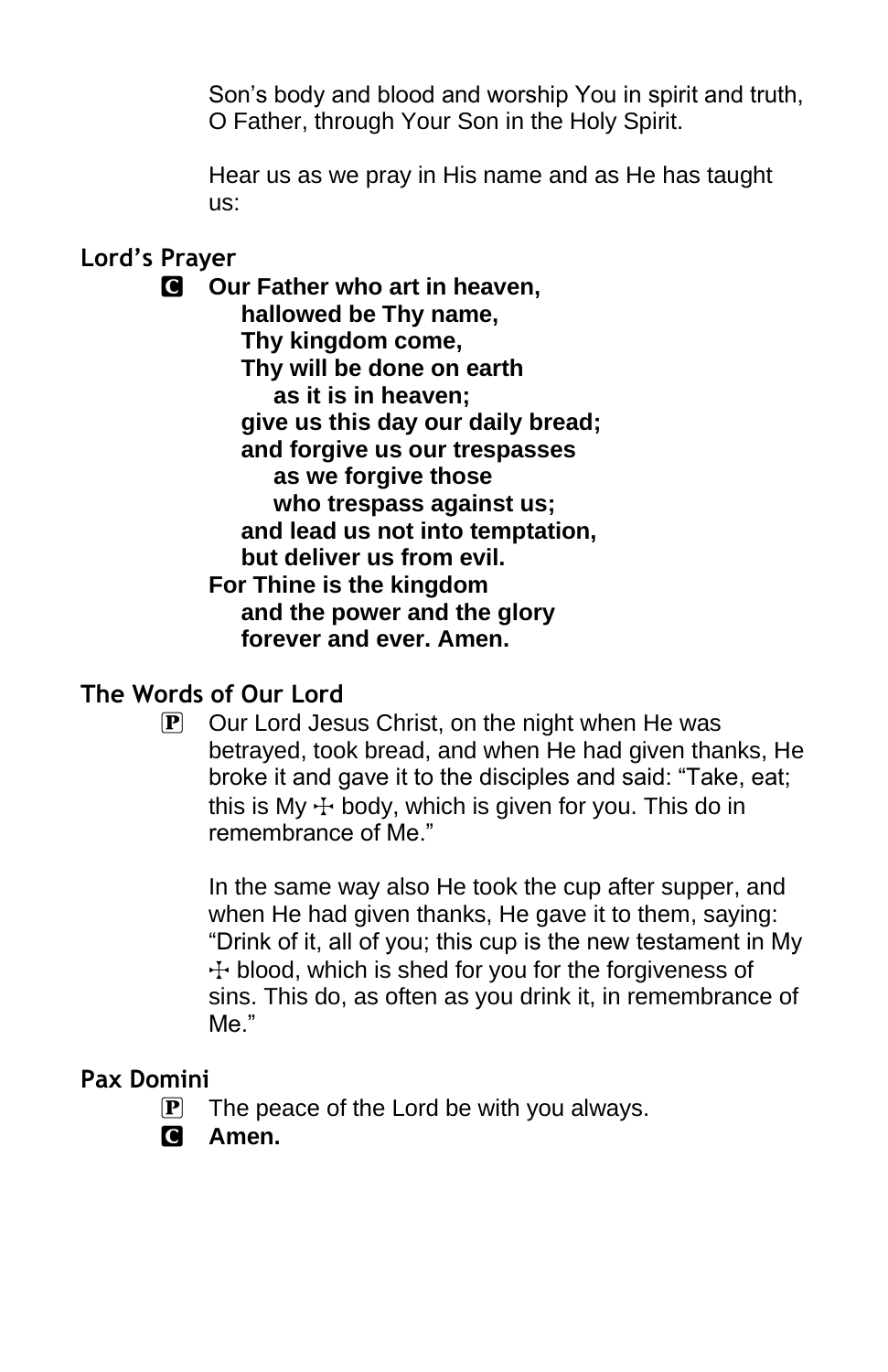

#### **Distribution**



Text: Gerhard Wolter Molanus, 1633–1722; tr. Matthias Loy, 1828–1915, alt. Tune: Trente quatre Pseaumes de David, 1551, Geneva, ed. Louis Bourgeois Text and tune: Public domain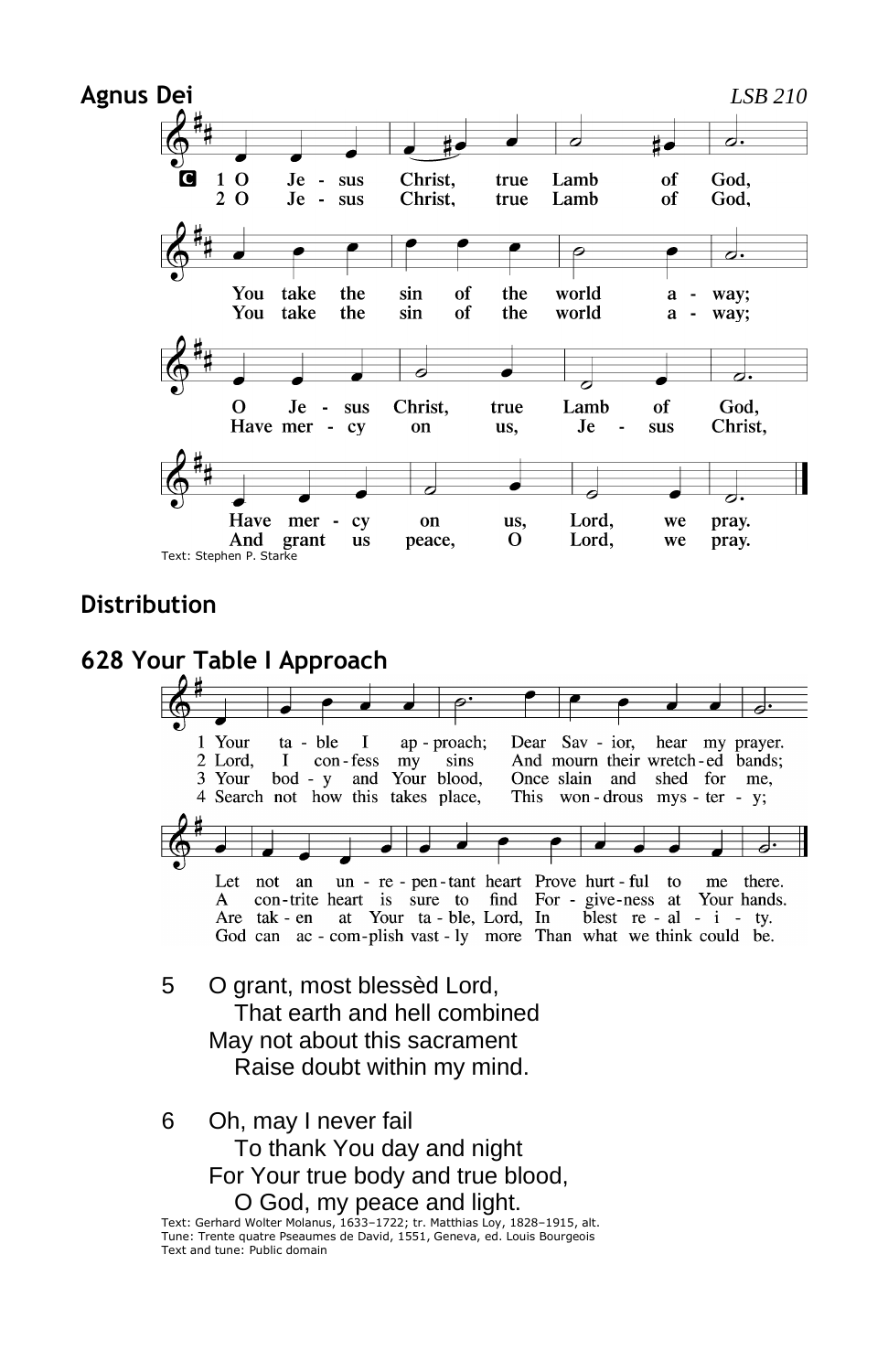

Tune: Musae Sioniae, 1609, vol. 7, Wolfenbüttel, ed. Michael Praetorius Text and tune: Public domain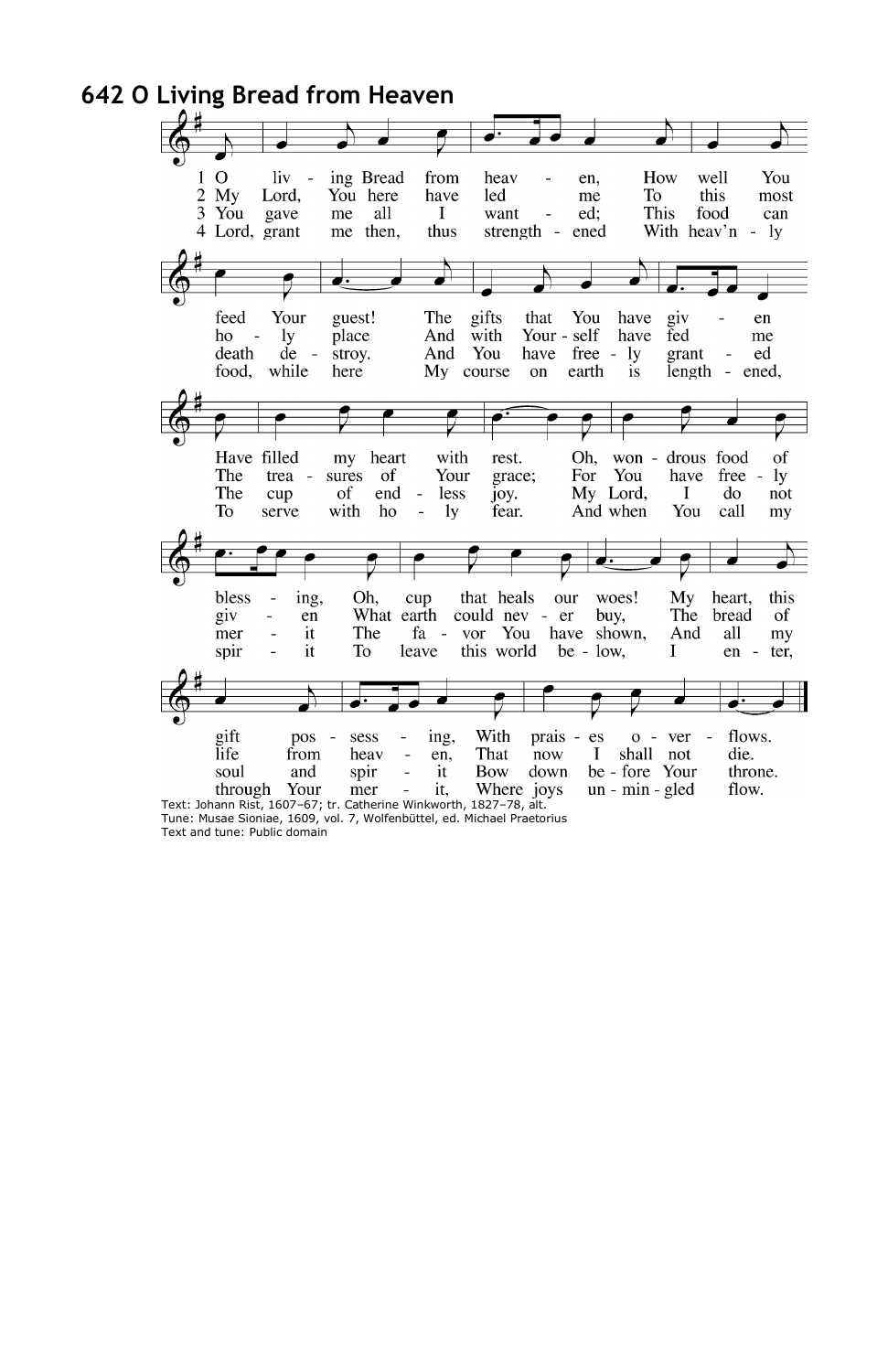#### **506 Glory Be to God the Father**  $1$  Glo - ry God the Fa - ther, Glo be to  $\sim$ ry be to  $2 \text{ Glo} - ry$ <br> $3 \text{ Glo} - ry$ be Him who loved us, Washed us from to each King  $an - gels$ , Glo to the  $of$ ry to the  $\sim$  $ter - nal!$  $4$  Glo-rv, bless - ing, praise  $\mathbf{e}$ Thus the choir of  $\sim$  $\overline{\phantom{a}}$  $\begin{array}{lcl} \mathrm{Glo} &\text{-ry} \\ \mathrm{Glo} &\text{-ry} \\ \mathrm{Glo} &\text{-ry} \end{array}$ God the God the Spir -Son, be to it: spot and who stain; be Him bought to us. Church's King, King of na - tions; to the an - gels sings; Hon -  $\alpha r$ , rich - es, pow<sup>7</sup><sub>r</sub>, do min - ion! z  $\begin{array}{ll} \text{Glo} & -\text{ ry}, \\ \text{Glo} & -\text{ ry}, \\ \text{Glo} & -\text{ ry}, \\ \text{Glo} & -\text{ ry}, \end{array}$ Great Je ho  $\overline{\phantom{a}}$ vah, Three in One! Made **us** kings with Him to reign! Heav'n and earth, your prais es bring! Thus its praise cre tion brings.  $\rm{a}$ J  $\bullet$

While  $g$ lo - ry nal run!  $e$ ter - $\mathbf a$ ges slain!  $g$ lo - ry To the Lamb that once was glo - ry<br>glo - ry, Glo<br>Text: Horatius Bonar, 1808–89 To the King of glo<br>King ry<br>of sing! kings! Glo  $\bar{\phantom{a}}$ ry to the Tune: Walter G. Whinfield, 1865–1919

### **Nunc Dimittis** *LSB 211*



Text and tune: Public domain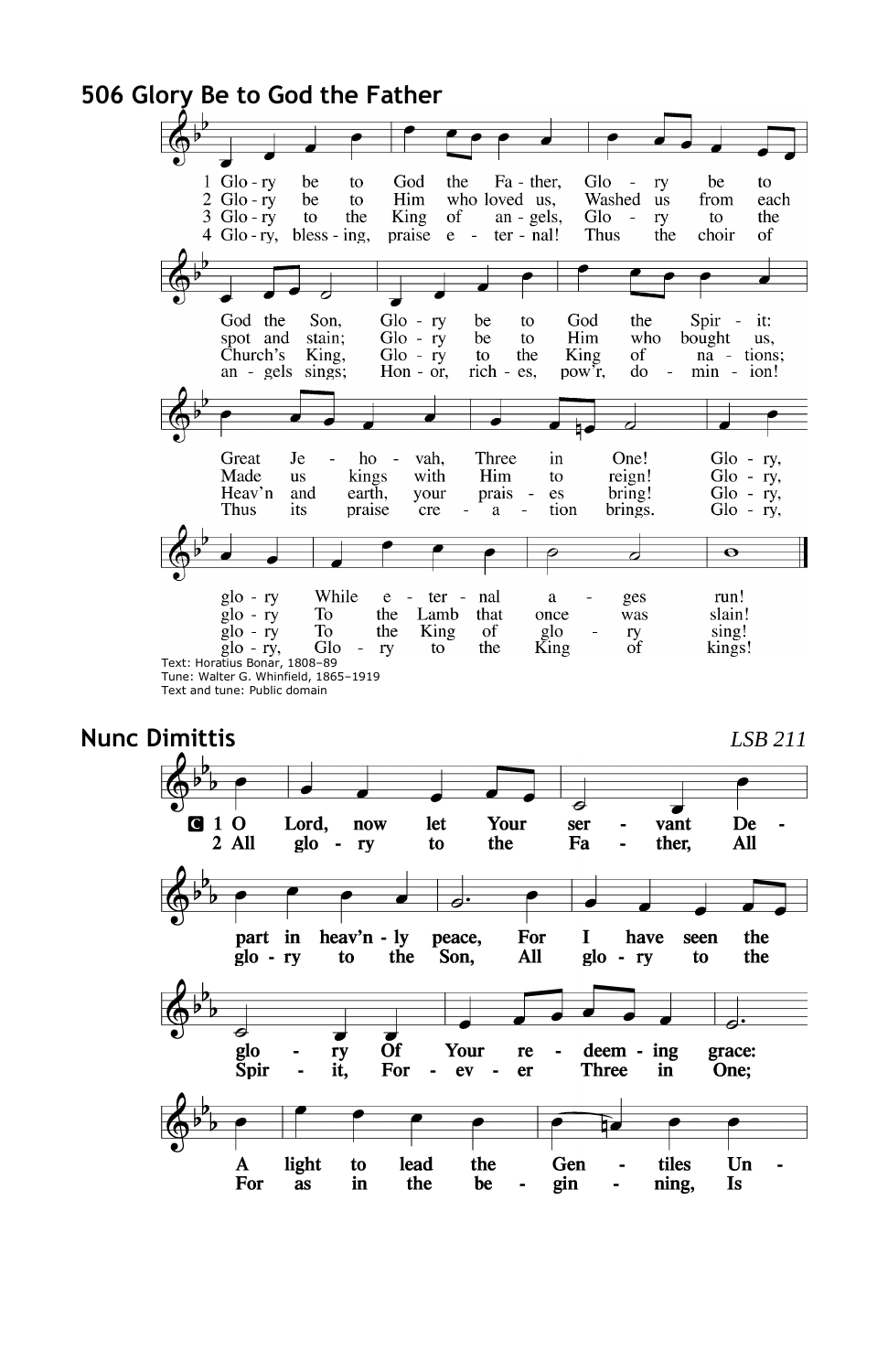

### **Post-Communion Collect**

 $\mathbf{A}$  Let us pray.

We give thanks to You, almighty God, that You have refreshed us through this salutary gift, and we implore You that of Your mercy You would strengthen us through the same in faith toward You and in fervent love toward one another; through Jesus Christ, Your Son, our Lord, who lives and reigns with You and the Holy Spirit, one God, now and forever.

C **Amen.**

### **Benedicamus** *LSB 212*

- - $\mathbf{\overline{A}}$  Let us bless the Lord.
	- C **Thanks be to God.**

### **Benediction**

 $\mathbf{P}$  The Lord bless you and keep you.

The Lord make His face shine on you and be gracious to you.

The Lord look upon you with favor and  $\pm$  give you peace.

C **Amen.**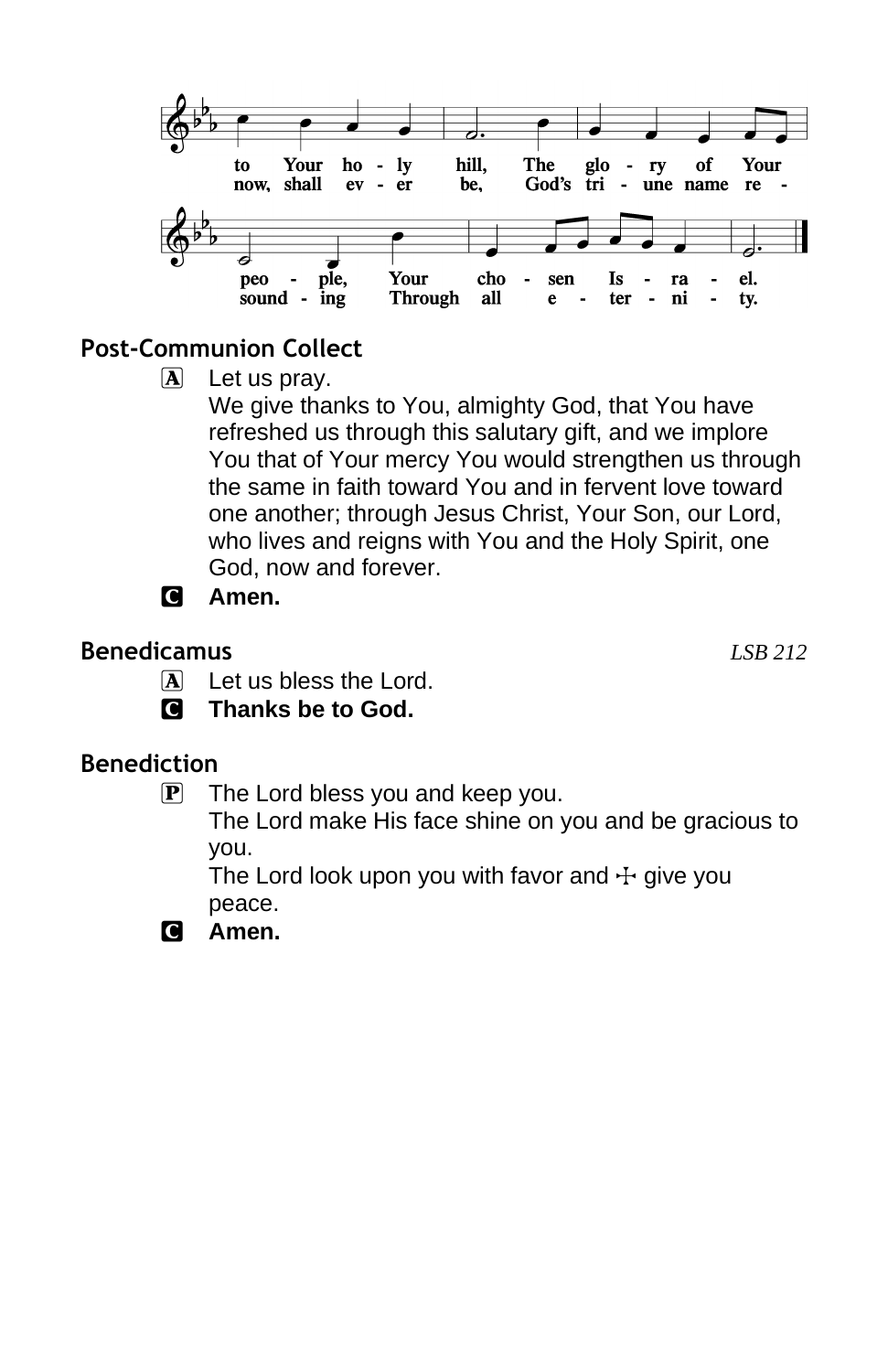

### **Acknowledgments**

Divine Service, Setting Four from Lutheran Service Book Unless otherwise indicated, Scripture quotations are from the ESV® Bible (The Holy Bible, English Standard Version®), copyright © 2001 by Crossway, a publishing ministry of Good News Publishers. Used by permission. All rights reserved.

Created by Lutheran Service Builder © 2022 Concordia Publishing House.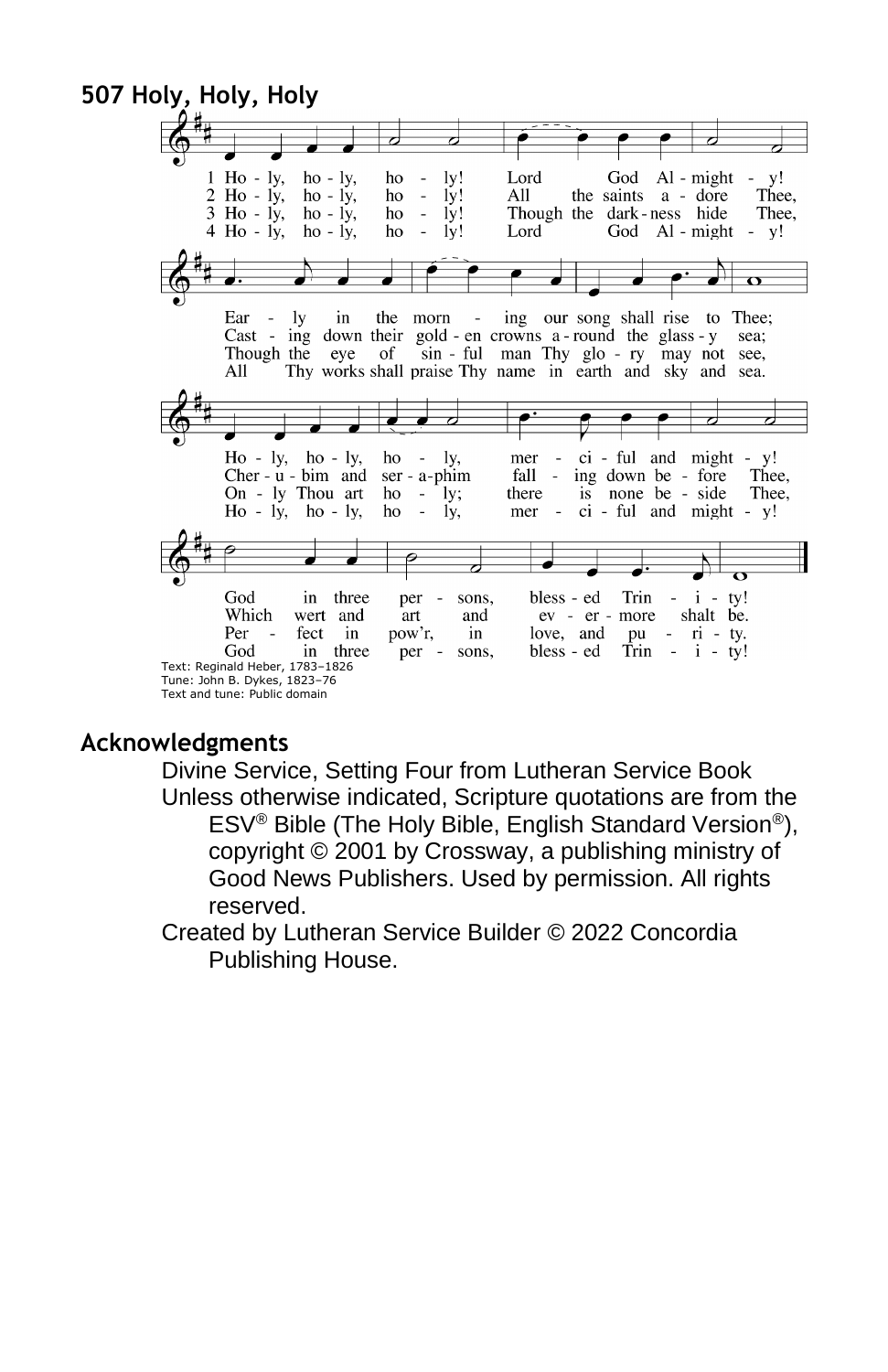# **ANNOUNCEMENTS**

**Sunday School** – Summer Vacation.

**Bible Study**: 10:15 am in the Followship Hall. We are studying Christ in the Old Testament

**Thursday Bible Study:** 12 pm in the Fellowship Hall We are studying the Gospel of Matthew

**Large print bulletins** are now available. Please let an usher know if you need one.

**Leisure Lutheran** Cards and Games every Thursday at 1:00 pm after Bible Class. Everyone is welcome to participate.

**Beth Dickerhoff (sister of Marty Myers)** will be having a memorial service for Marty Myers at their farm in St, James (11821 County Road 3410) on Saturday, June  $25<sup>th</sup>$  at 10am, with a picnic afterward. All are welcome

### **New sign -up Sheets for 2022, are on the wall**

Communion Attendants, July to Sept.

 Sunday Morning Bible Class Snacks, Sign-up sheet starting in July is now on the wall.

**June's Newsletter:** there are copies on the table in the narthex for you to take.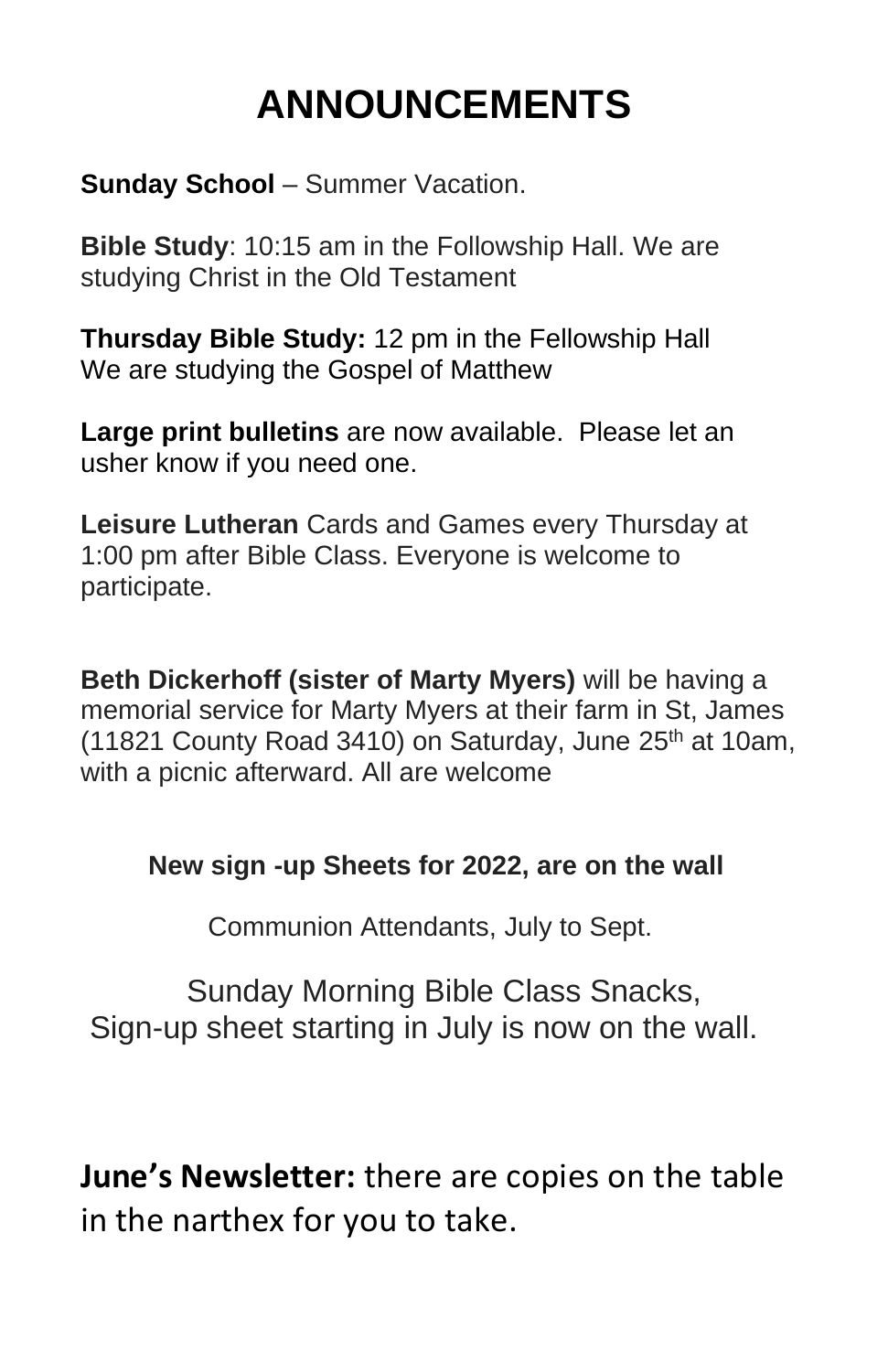**Lutherans for Life: Messages from:** Mary Wittmaier LFL Rolla Chapter President

# **Bulletin Announcement** for Sunday, June 12,

"God is love. God is relationship. His eternal love supplies the source of every life. He created humankind in this image, for Himself, for relationship, to be loved and to love."

# **Lutheran Hour Ministries Project Connect: Messages from:** Bill Wuenscher:

## **Bulletin Announcement** for Sunday, June 12

How to Talk About Your Faith: An Introduction to the Spiritual Conversation Curve (6BE175) Booklets are on the rack in the Fellowship Hall

**Concordia Publishing House orders**: To limit our shipping & handling fees, when possible, please coordinate any Concordia Publishing House orders with the church secretary. Sue will plan to order monthly. If there is an order that is time sensitive, it is understood that these items may need to be ordered by Sue earlier.

**Voters' Meeting** - We will have our regular Voters' meeting this Sunday, June 12th at 11am in the Fellowship Hall. This will be immediately following Bible Class. Please plan to attend, as we will be making plans for the parking lot, as well as certain special funds.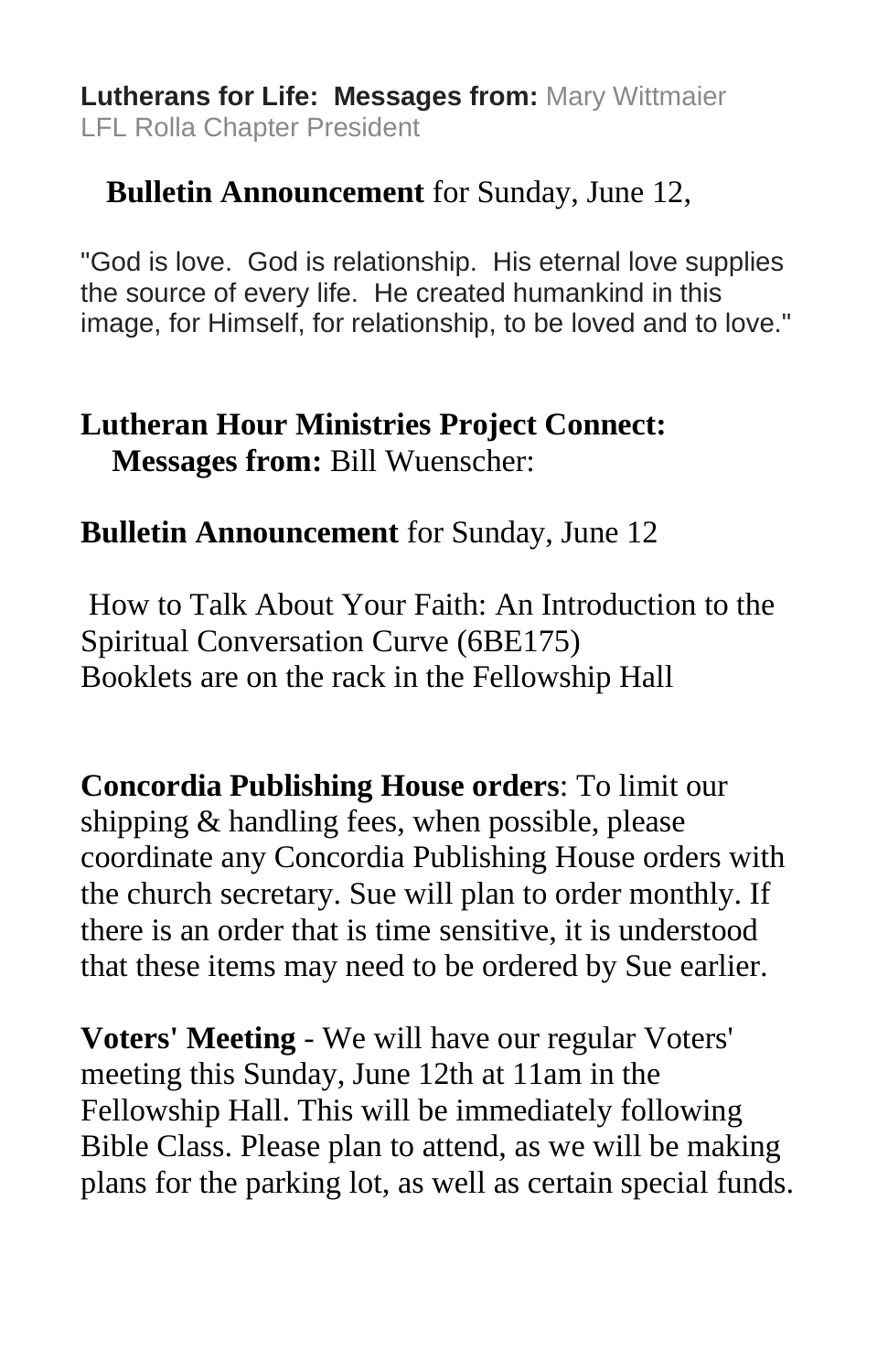**RUMMAGE SALE** is being scheduled for the last week of July by the Immanuel Lutherans for Life Team. All types of items will be accepted except adult clothing. Children's clothing will be accepted. Should storage be required for donations, please contact Sue Perry, Martha Cox or Kelle Swyres.

**BABY BOTTLE BOOMERANG** is being sponsored by the Lutherans for Life team to benefit Pregnancy Resource Center of Rolla. Baby bottles for collecting your donations may be picked up today for return on Father's Day, June 19.

# **The Flower Chart**

For 2022 is now up on the wall. Please sign up for what Month and Day that you would like to do. Thank You.

Please let us know if you are ordering the flowers or are having someone else order them for you, or if you want us to order them. Also please let me know what you would like to have on the card. This is very important - when ordering please make sure that they have on the card who the flowers are from. Thank you.

**College Refreshment Tuesday,** The Students will be out for the summer. I will be doing the signup sheets for when they will be coming back and will have the sheets up at that time. Thank you to everyone who had sign up and help out for this year